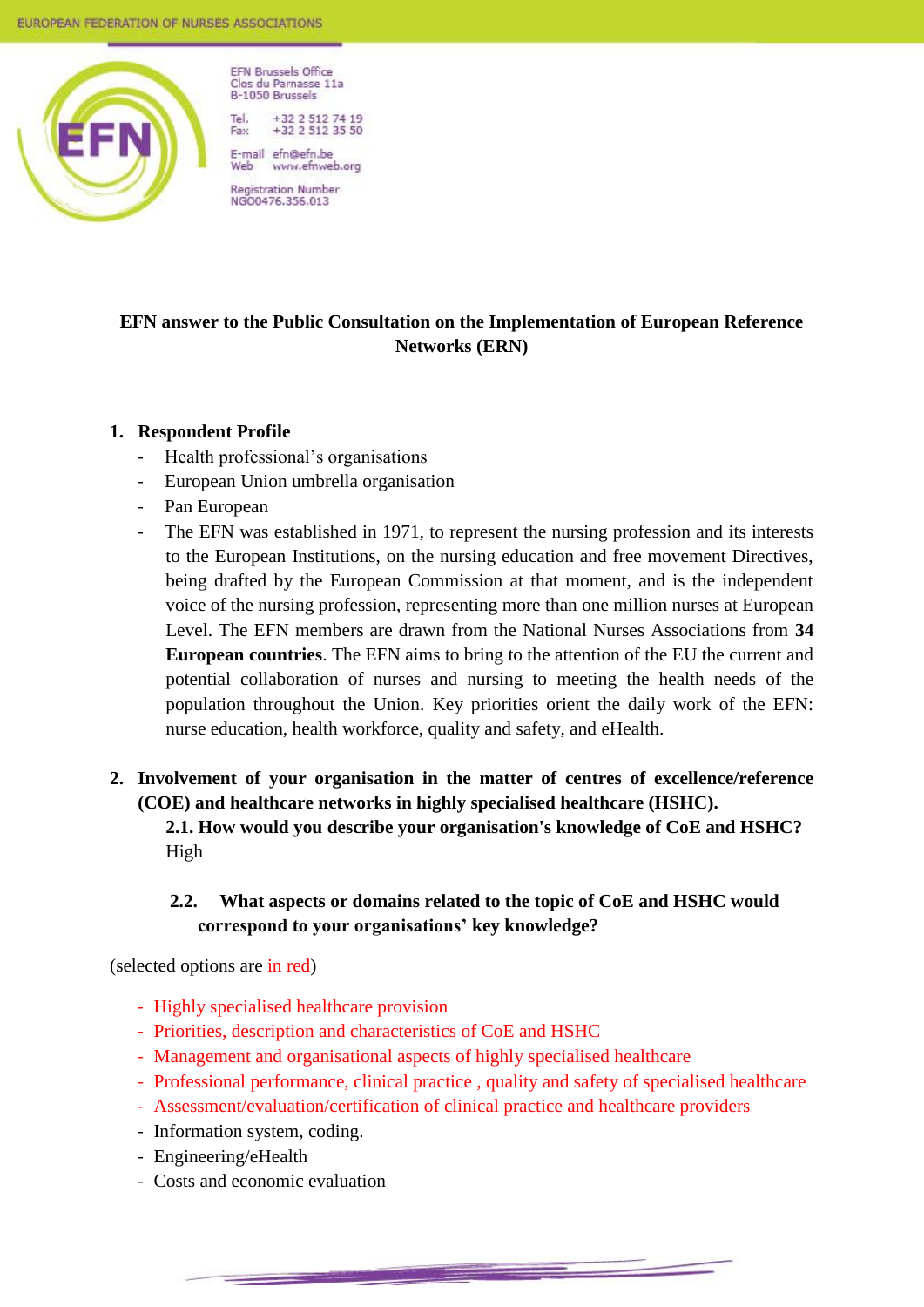- Ethical analysis
- Social aspects
- Legal aspects

#### **2.2.1 Space for further comments**

The EFN members are engaged in the development and implementation of Advanced Nurse Practitioner roles across community and acute care settings. Nurses working in advanced practice have clinical expertise and specialist knowledge that enables them to deliver effective, efficient and patient-centred care, especially when caring for patients with longterm conditions. Furthermore, the EFN and EFN members are involved in several initiatives (Thematic Networks and European Partnerships) aiming to pull together evidenced based knowledge that supports the definition of priorities, criteria and characteristics of Centres of Excellence across the EU. Some initiatives like the development of innovative nursing models of care that are founded on strong clinical leadership and management, and optimal skill mix ratios have been instrumental in delivering high quality healthcare and improving patient outcomes within CoEs. At national level, EFN members are involved in assessing, evaluating and certifying professional practice. They participate actively to develop and share clinical best practices in order to promote excellence in healthcare through equitable access, improving quality of care and ensuring patient safety.

# **2.3. Is highly specialised healthcare a priority in your organisation's strategies and workplans?**

High

### **2.3.1. Space for further comments:**

The EFN looks at highly specialised healthcare from the perspective of what is needed to achieve it. One of the fundamental pillars to promote excellence is through a highly educated, dedicated and skilled workforce.

Key priorities for EFN are:

- Advocating for a highly qualified and competent nursing workforce;
- Investing in the education and training of this skilled workforce. It is also important to support nurses with their continued professional development;
- Ensuring development of robust definitions of necessary skills and competencies to deliver highly quality healthcare;
- Promoting safe staffing levels and optimal skill mix;
- Developing strong clinical leadership at management level to drive up quality and link provision of care services with patient outcomes;
- Promotion of advanced roles for nurses, which are proven to boost quality, safety and cost effectiveness of the healthcare delivered.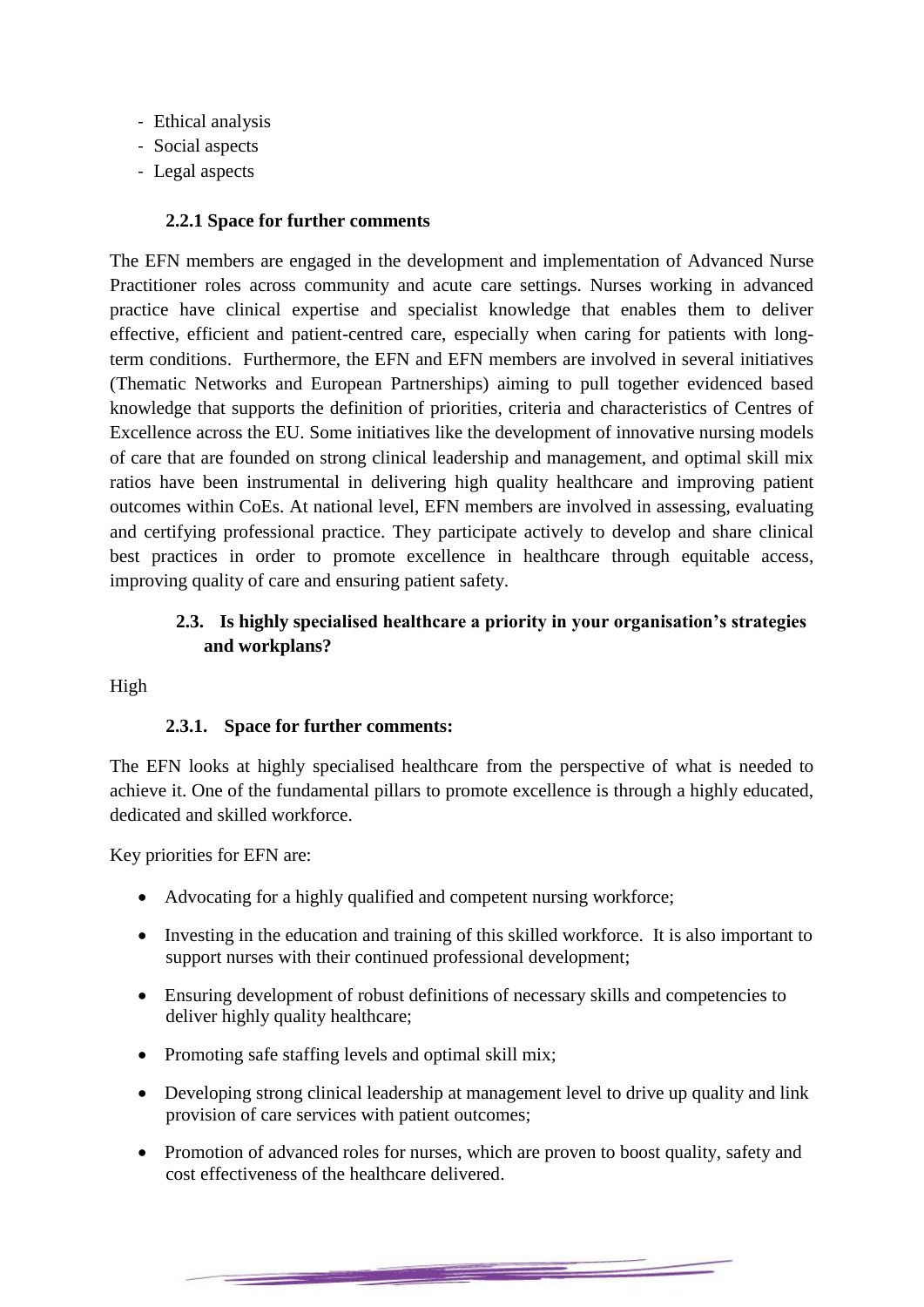# **2.4. What specific field of healthcare services/specialities are most relevant for your organisations' field of work?**

**Other** 

# **2.4.1. Please specify**

The EFN is taking particular action on the governance and management of healthcare, and how different models of care can improve efficiency, enhance patient care, improve health outcomes and contribute to the sustainability of health systems.

# **2.5. Has your organisation been directly involved in the design or assessment of professional standards and criteria related with highly specialised healthcare?**

Frequently

## **2.5.1. Please describe your role in such actions**

The EFN members are involved at national level in the design and assessment of professional standards related to education and training, continued professional development, workflows, staffing level ratios and skill mix, and quality and safety monitoring and evaluation.

**2.7. Do you have concrete examples based on your own organisation's experience or could you provide us with references or links to documents related with professional criteria and standards in highly specialised healthcare/CoE or HSHC (quality criteria, guidelines or consensus documents)? 2.7.1. Space for further comments**:

Key organisational values and guiding principles include:

- **Always put our patients first**: by ensuring that the patient is at the heart of everything we do.
- **Focus on pioneering research**: by rapidly and efficiently translating new discoveries into practical actions and benefits for patients locally, nationally and internationally.
- **Provide innovative learning opportunities**: by bringing together educational, academic and clinical expertise to deliver a world-class learning experience for students and the entire workforce.
- **Work in partnership**: by building on and extending clinical and academic collaborations and links locally and globally.
- **Transform the nature of healthcare:** by moving from treatment towards population screening and disease prevention.
- **Deliver excellence**: by setting new standards of achievement in patient care, research, and education and training.
- **- Disseminate knowledge**: by ensuring benefits from our innovations are widely adopted.
- **Exercise scholarship in everything we do**: by being enquiring, thoughtful, reflective and challenging to ensure that everything we do adds value.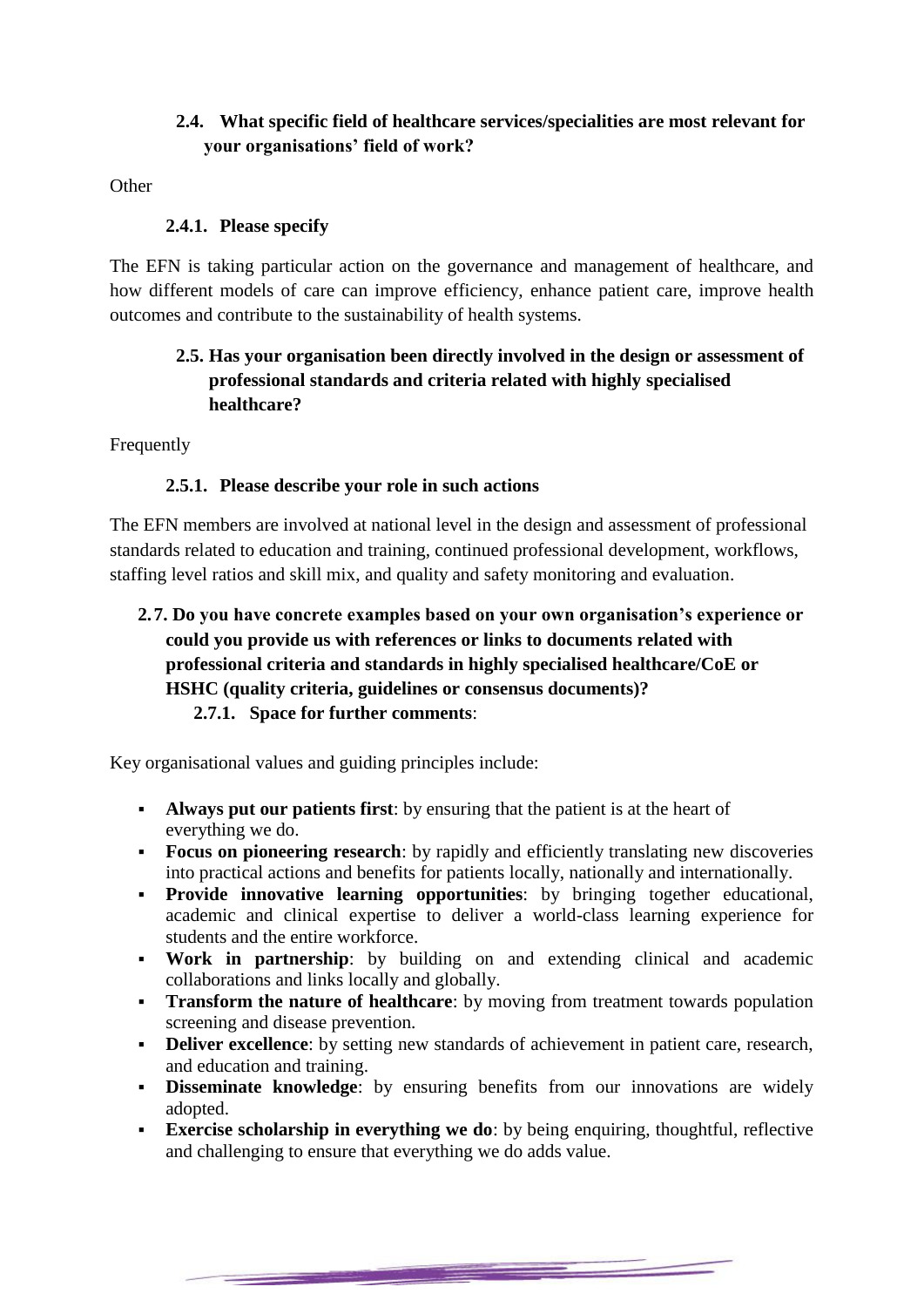**Be inclusive:** by designing systems and procedures so that everyone is actively encouraged to become involved and has the opportunity to do so."

## **3.1. Criteria related with diseases or conditions in order to be considered under the scope of the ERN.**

*Please select the option which better reflect your opinion on the importance of the proposed criteria from 1 to 5 (1 not important and 5 very important).* 

3.1.1. Need of highly specialised healthcare: 5

- 3.1.1.1. complexity of the diagnosis and treatment: 5
- 3.1.1.2. high cost of treatment and resources: 5
- 3.1.1.3. need of advanced/highly specialised equipment or infrastructures: 5
- 3.1.2. Need of particular concentration of expertise and resources: 5
	- 3.1.2.1. Rare expertise/need of concentration of cases: 5.
	- 3.1.2.2. Low prevalence/incidence/number of cases: 5.
	- 3.1.2.3. Evaluated experiences of Member States: 5.

3.1.3. Based on high-quality, accessible and cost-effective healthcare: 5

3.1.3.1. Evidence of the safety and favourable risk-benefit analysis: 5.

3.1.3.2. Feasibility and evidence of the value and potential positive outcome: 5.

## **3.1.4. Do you recommend any additional criteria that would effectively address this issue?**

The criteria presented above focuses on the clinical process and diagnosis of diseases and conditions. The EFN agrees on focusing on very specific conditions when talking about a centre of excellence however, we would like the Commission to also highlight the importance of a whole-system approach in delivering excellence in health care. The EFN also believes in the need to include indicators that comprises the whole care pathway, including the diagnosis and clinical process, but also the complexity of the care, the needed monitoring and the rehabilitation from such a condition. Furthermore, there is need to facilitate integration of evidenced based research, education and training, and clinical care (both basic and advanced care) in order to deliver top quality care within these centres.

One of the major difficulties that arise in the cross border mobility debate is the lack of continuity of care provision across hospital and community settings and health and social care sectors. If the focus is predominately on diagnosis and clinical process, there is an increased likelihood that proper discharge planning and follow-up care (in outpatient or GP clinics) might be neglected. This neglect could result in a possible patient readmission to hospital due to a relapse episode, inadvertently costing the healthcare system more money in the longterm. Continuity of care must also be organised and encouraged within the national and regional health systems of the EU to make a broad collaboration in cross border healthcare possible. Therefore, it is necessary to implement care pathways within and across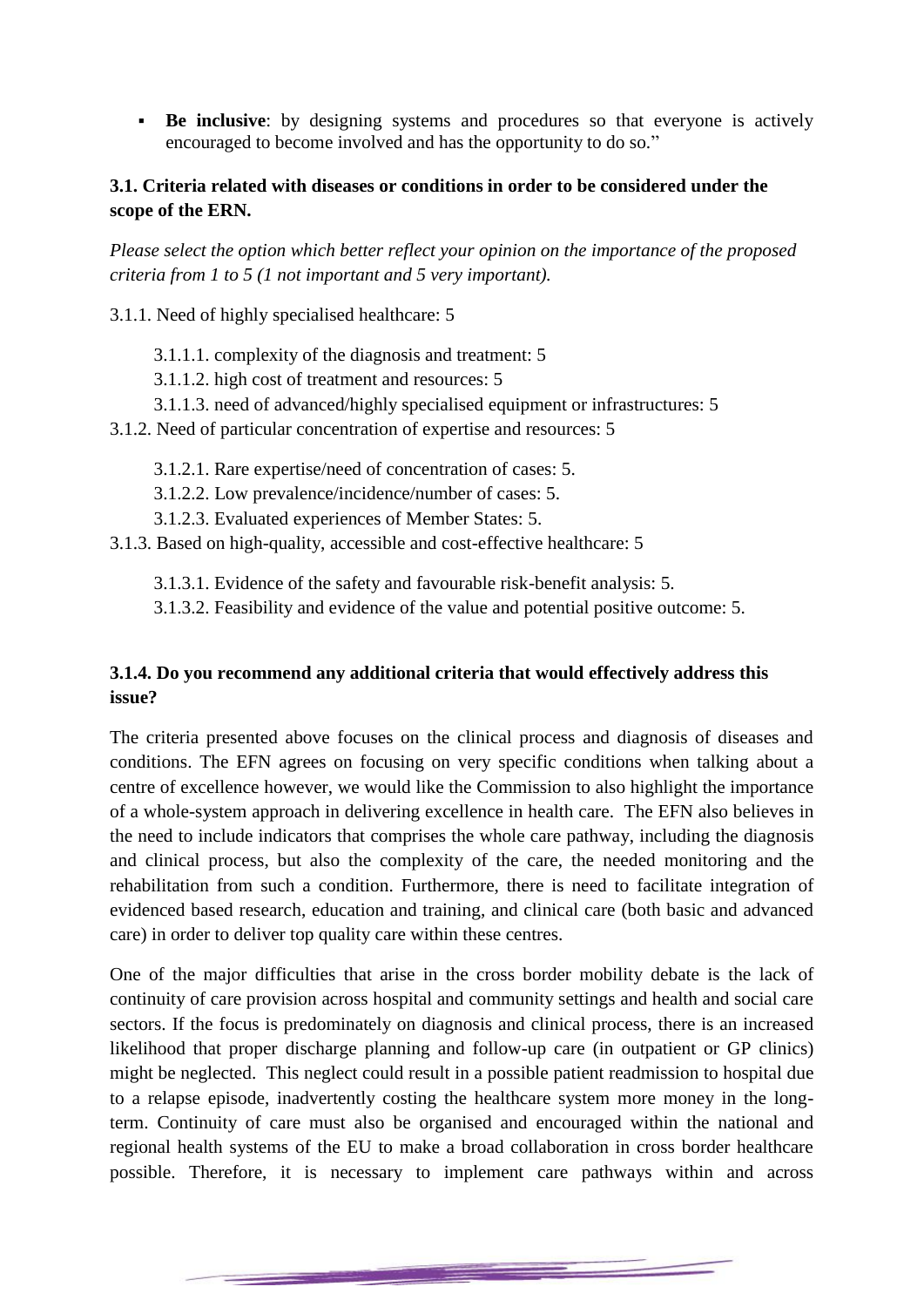organisational, disciplinary and country boundaries to ensure continuity in the healthcare process.

Nurses are often the first contact for patients accessing hospital or emergency care services and as such they play a central role in the delivery of safe, evidence based, effective and patient-centred care. A healthcare provider attempting to create a centre of excellence needs to develop and support its clinical nursing workforce in order to deliver evidenced based care, measure outcomes against care practices and develop clinical nurse leaders. As an example, in the United States, the Magnet status is awarded to hospitals that comply with a set of criteria designed to measure the strength and quality of their nursing workforce and its impact on patient care. According to Linda Aiken et al research in 2011 on hospitals with a magnet recognition from the American Nurses Credentialing Center (ANCC) in the US, it is known that these hospitals have better work environments, a more highly educated nursing workforce, superior nurse-to-patient staffing ratios, and higher nurse satisfaction rates.

### *Reference:*

*- EFN Position on Continuity of Care.*

### *- Magnet Hospitals:*

*[http://journals.lww.com/jonajournal/Abstract/2011/10000/Nurse\\_Outcomes\\_in\\_Magnet\\_\\_and](http://journals.lww.com/jonajournal/Abstract/2011/10000/Nurse_Outcomes_in_Magnet__and_Non_Magnet_Hospitals.9.aspx) [\\_Non\\_Magnet\\_Hospitals.9.aspx](http://journals.lww.com/jonajournal/Abstract/2011/10000/Nurse_Outcomes_in_Magnet__and_Non_Magnet_Hospitals.9.aspx)*

# **3.1.5. Would you prioritise or suggest any concrete disease or group of diseases to be addressed by the future ERN according to the above criteria?**

From an EFN's perspective, therefore nursing perspective, we believe that the focus should not only be on a particular disease or group of diseases but we believe that special attention to addressing Non-Communicable Diseases is needed, due to the burden that they represent and the complexity in their care. The EFN is of the opinion that no single disease should lead to the creation of an ERN but there need to be a complex process of care where a highly qualified and advanced healthcare workforce is needed. Nursing is a cross-cutting and holistic profession that embraces indicators that are often forgotten when a disease-specific approach is taken in healthcare.

# **3.2. General criteria of the centres wishing to join a European Reference Network**

*General and common fields and elements required for the assessment of any type of healthcare provider to be designated as centre of reference (1=Not important; 5= Very important).* 

- 3.2.1. Organisation and management: 5
- 3.2.2. Patient empowerment and centred care: 5
- 3.2.3. Patient care, clinical tools and health technology assessment: 5

- 3.2.4. Quality, patient safety and evaluation framework policies: 5
- 3.2.5. Business continuity, contingency planning and response capacity: 4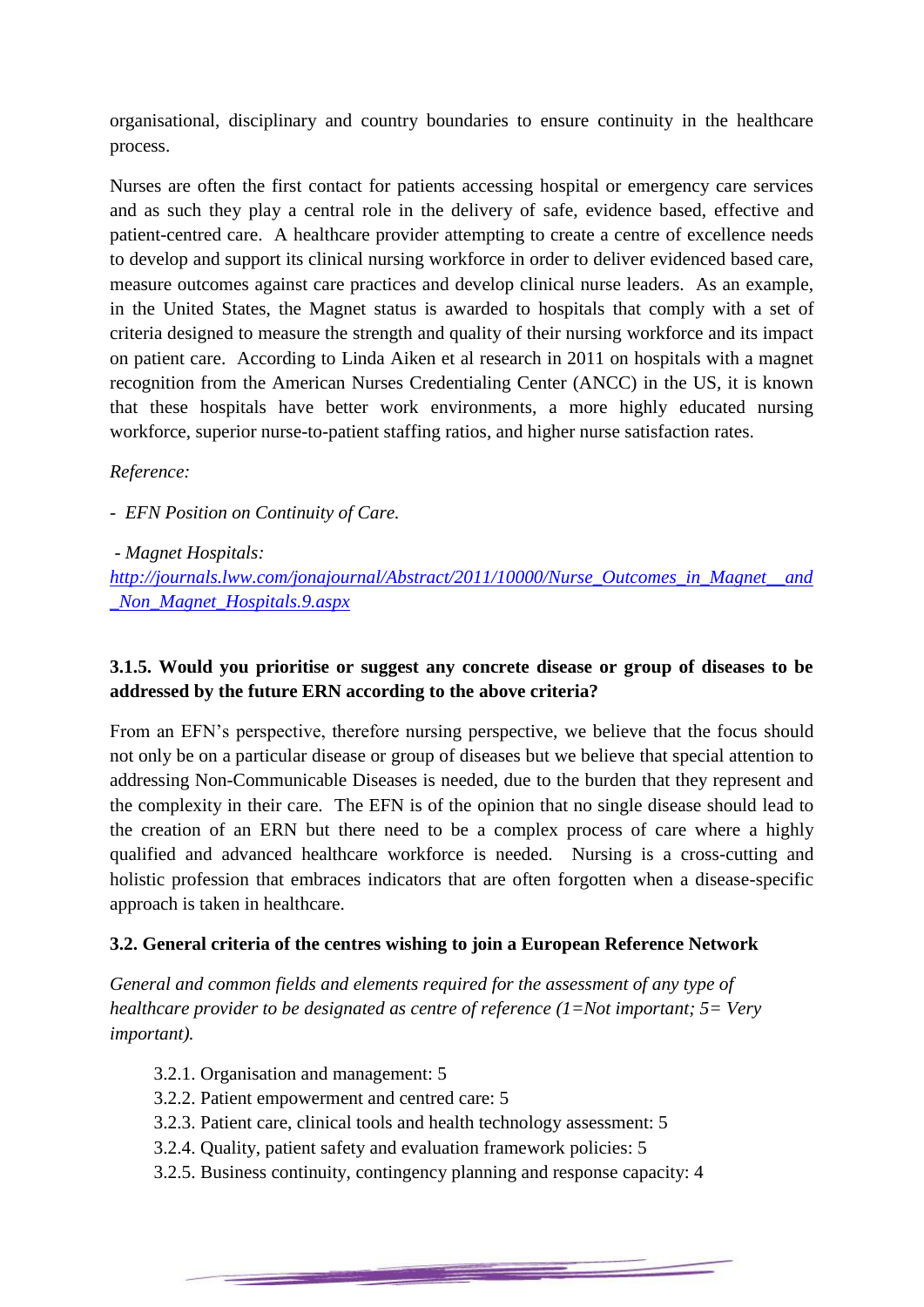3.2.6. Information systems, technology and eHealth tools and applications: 5.

3.2.7. Overall framework and capacity for research and training: 5

3.2.8. Specific commitment of the management of the centre to ensure a full and active participation in the ERN: 3.

## **3.2.9. Do you recommend any additional option that would effectively address the issue?**

Yes. The EFN would like to see the below criteria included under the general criteria of the centres:

- The centres need to include in their workplace policies criteria that support **continuity of care**; this will ensure that healthcare services and care management guidelines are based on holistic approaches tailored to the individual's needs. A **holistic and integrated approach** will help to empower patients.
- Establish systems to **measure outcomes** pertaining to continuity of care, quality of care and patient safety.
- Accurate, comprehensive, up to date, clear, user friendly, standardised, accessible, integrated and secure patient records.
- Interoperable systems of information and eHealth services to support channels of communication among healthcare professionals with clear mechanism for information sharing.
- Promotion of advanced nurse practitioners.
- Nursing terminology, such as the International Classification for Nursing Practise  $(ICNP<sup>R</sup>)$  should be integrated in patient records, in order to ensure quality of care, patient safety and nursing sensitive outcomes.
- Evaluation and improvement of assessment systems; standardised systems put in place to measure patient sensitive quality nursing indicators and assess the continuity and quality of the healthcare provided.

# **3.3. Specific criteria regarding the areas of expertise**

*Specific fields and elements for the assessment of a healthcare provider wishing to be selected as a centre of reference for a concrete disease or condition (1=Not important; 5= Very important).*

3.3.1 Competence, experience and good outcomes and care: 5

3.3.2. Specific resources and organisation: 5

- 3.3.2.1. Human resources: 5
- 3.3.2.2. Team/centre organisation: 5
- 3.3.2.3. Structural conditions: 4
- 3.3.2.4. Specific equipment: 3
- 3.3.2.5. Presence and coordination with other required complementary units or services: 5
- 3.3.3. Patient care pathways, protocols and clinical guidelines in the field of expertise: 5
- 3.3.4. External coordination, care management and follow up of patients: 5

3.3.5. Research, training, health technology assessment in the field of expertise: 5